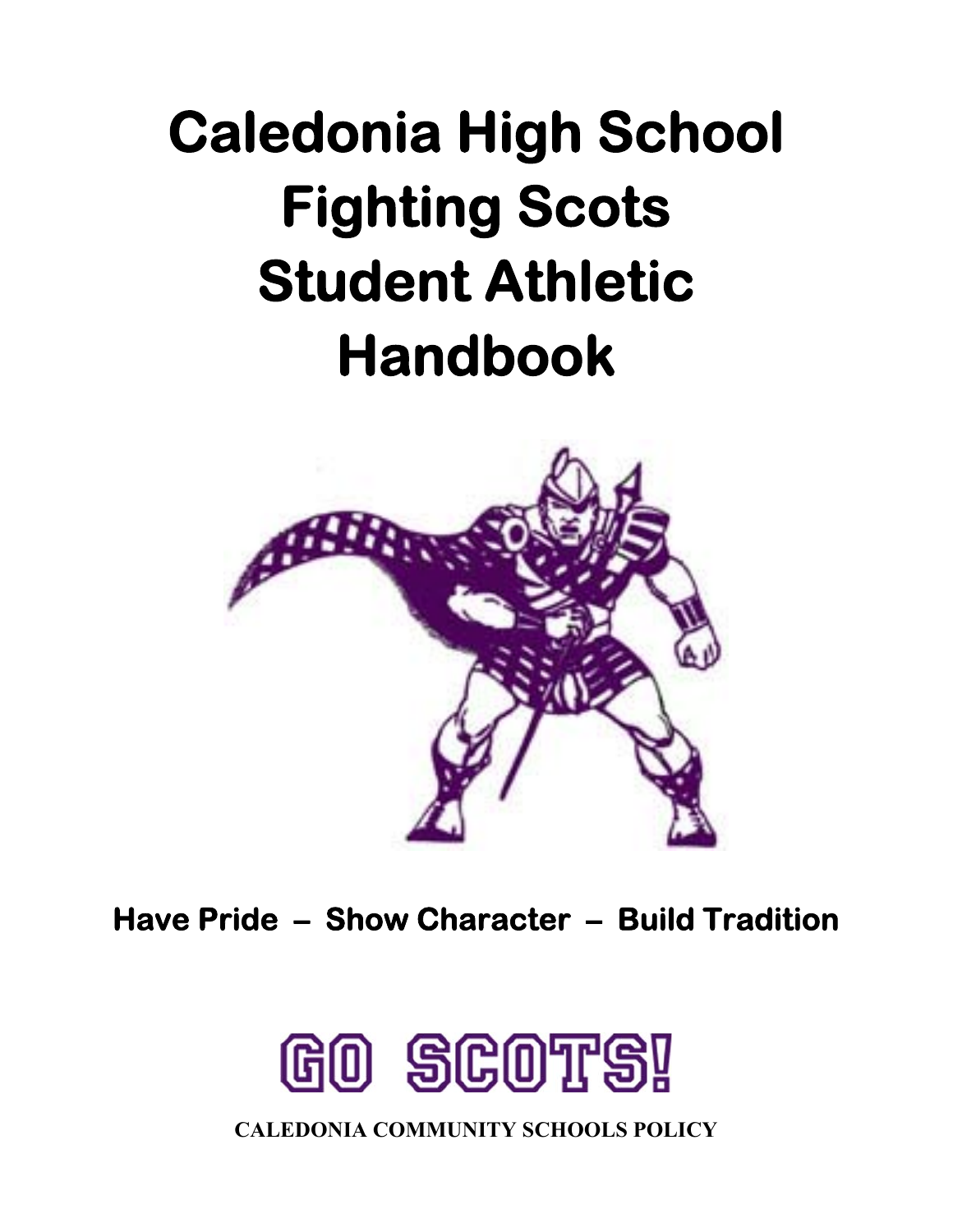# **SPORTSMANSHIP CODE**

It is expected that proper sportsman like behavior at athletic contests be ongoing and adhered to by all athletes, parents, coaches, and spectators. The guidelines that the OK Conference has adopted for fans will be followed at all school sponsored events, at home or away. Cheers and signs are to be positive and respectful, fans should be considerate and courteous, and the throwing of objects will not be tolerated. Caledonia Community School students are expected to follow the Student Code of Conduct as printed in the student handbook at all school-sponsored activities, home and away.

Administration and contest management will determine if these guidelines are being followed. Failure to adhere to behavior expectations may result in a warning, an ejection from that contest, and/or a suspension of privileges to attend school activities for a specified period of time. Disciplinary action will be determined based on prior occurrences and/or the severity of the offense.

# **CALEDONIA HIGH SCHOOL ATHLETIC DEPARTMENT**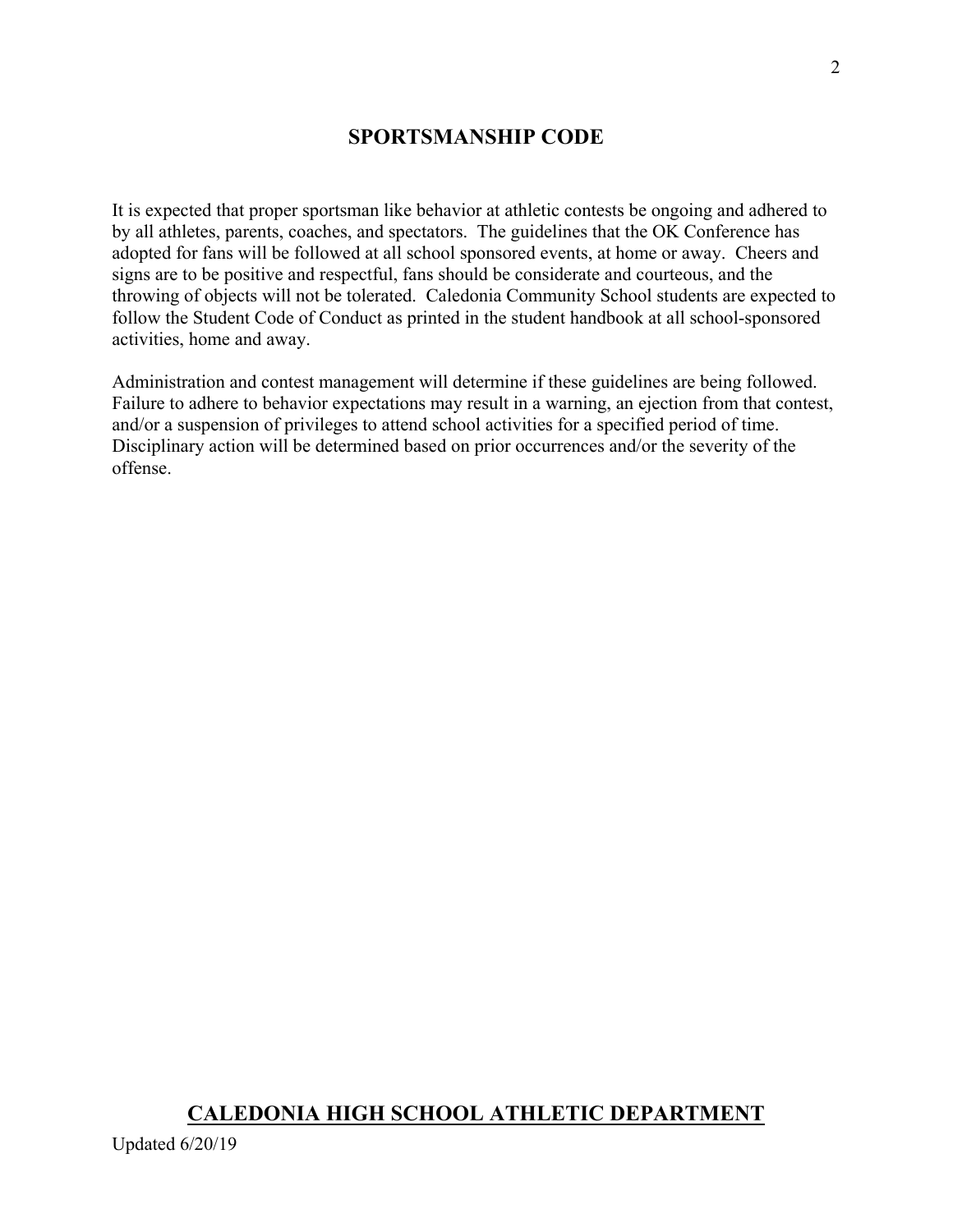# **ACADEMIC ELIGIBILITY CYCLE**

- **Eligibility will be checked every four (4) weeks.**
- A grade below a C-  $(69.5\%)$  is considered failing for eligibility purposes
- A CHS student athlete must be passing 4 of 5 classes with an accumulative grade of C- or better

The athletic academic cycle procedure is:

#### **GRADE CHECK:**

**Athlete's grades will be checked through the Infinite Campus program every 4 weeks. At grade check, student athlete will be ineligible to participate in any CHS athletic contest if their accumulative grades are below 69.5% in more than 1 class and will be ineligible until their grades return to 69.5% or above.** 

Athletes who are ineligible will still be required to attend and participate in all team functions (i.e. meetings, meals, practices, etc.) unless their ineligibility takes them past the end of the competitive season.

**If an athlete does not receive credit for four or more classes at the end of a trimester, the student/athlete will not be allowed to participate in any sports during the following trimester.** 

#### **PARTICIPATION FEES:**

The following are participation fees for the high school level.

**\$100.00 per sport, per season**. If a family has more than one athlete during the same season, the second athlete would pay \$75.00. There is a family cap of \$350 for the entire year.

**Students are required to pay their participation fee before the first day of tryouts. Participation fee will be refunded if athlete is not chosen for the team.** 

(1) Physical, (2) participation fee, (3) signed athletic code signature form (4) Concussion Education Form must be turned into either the Athletic or CHS Main Office **BEFORE TRYOUTS BEGIN.**

If a student quits a sport, the fee is not refundable

If a student is injured and continues as part of the team, he/she is still responsible for the participation fee.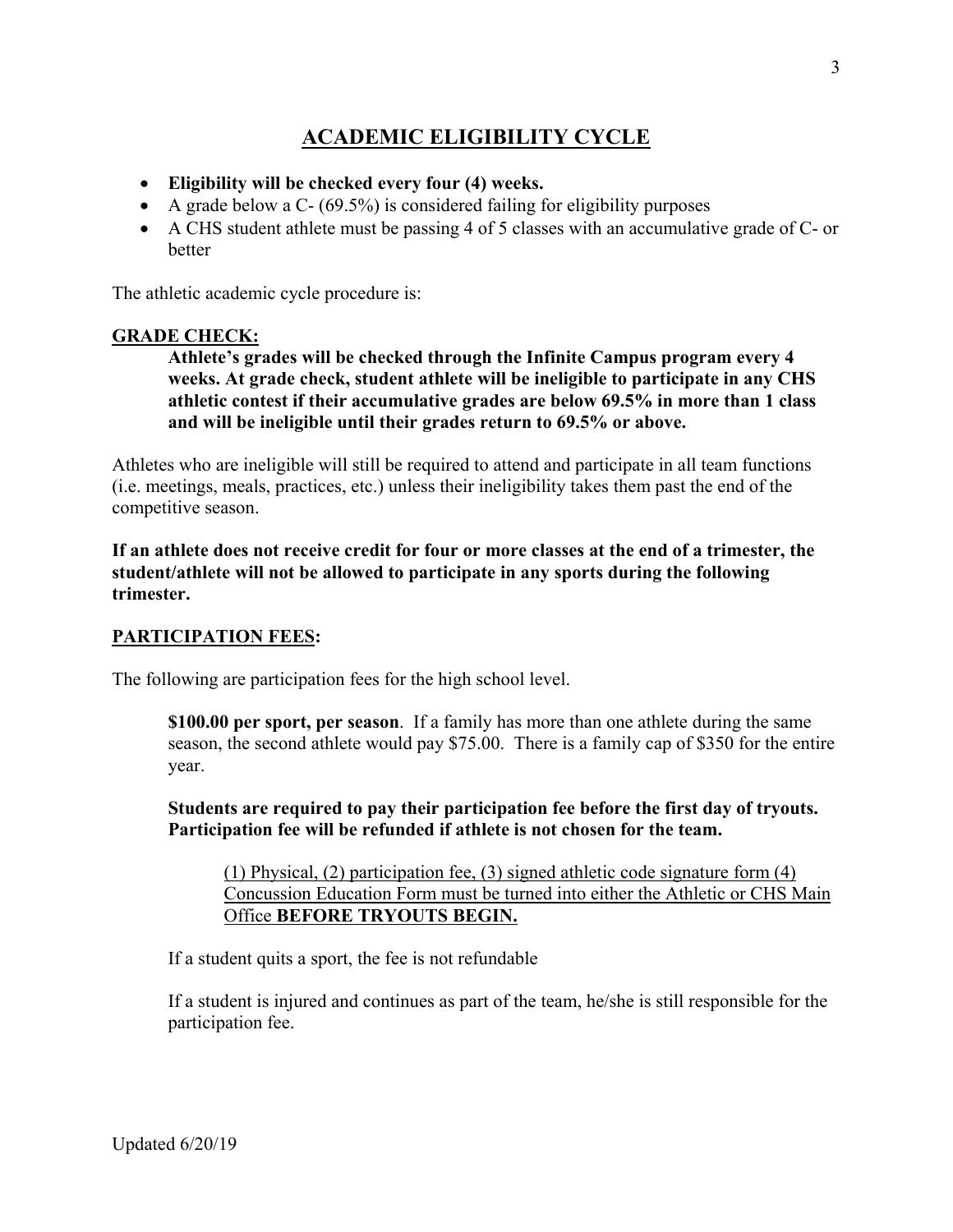# **CALEDONIA HIGH SCHOOL ATHLETIC TRAINING CODE**

The Caledonia Community Schools provide a well-rounded program of interscholastic, competitive athletics, with a wide range of voluntary athletic activities for our young women and men. It is a privilege afforded by the board of education to be a member of a Caledonia athletic team. In life, with each privilege comes a corresponding responsibility. Our athletic program is no different; we provide much, but much is expected.

Student athletes must develop and maintain habits of personal behavior and health that will enable them to perform at an optimum level, to minimize the risk of injury and to also represent them and Caledonia in a manner, which merits respect from all. Questions regarding our CHS Training Code and its application may be directed to your head coach or to the CHS Athletic Office.

The Caledonia Fighting Scot tradition has taken years to develop. It is a constant desire to succeed and excel. Do nothing to detract from the PRIDE that is Caledonia Athletics. You have a tradition to uphold! We will be successful with class, style and sportsmanship. Go Scots!

#### **I. WHO/WHEN**

All members of athletic teams (players, managers, and trainers) are bound by the following training rules at all times throughout the ENTIRE CALENDAR YEAR.

# **II. \*\*\*\*\*CONDUCT or BEHAVIOR VIOLATION**

**An athlete shall conduct himself/herself in such a manner as to not bring discredit to the school, team or the athlete. Examples of behavior unbecoming to an athlete are, but not limited to vandalism, theft, insubordination etc.** 

#### **A. PENALTY**

 **Each offense will result in immediate suspension from interscholastic competition for 30% of the total scheduled athletic contests in the sport the athlete is participating in or will participate in. The suspension (if not completely served) will carry over into the next season of competition if the athlete does not complete the required 30% in their present season.**

#### **B. SUSPENSION PROCEDURE WILL BE:**

- **The student will be informed of the violation and suspension by his/her coach and/or athletic director. A parental contact (phone call or meeting) will by made by the coach and/or athletic director to inform the parent of the violation and suspension.**
- **As a follow-up, the athletic office will send a letter to the athlete's parents or guardians or to the athlete if the 18-year-old waiver is on file stating the offense, the penalty and the appeal procedure.**
- **The parents/guardians of the athlete may request an appeal of the suspension (if an adult waiver is on file) to the building principal within ten (10) days of receipt of the suspension letter. Said appeal must be in writing to the principal.**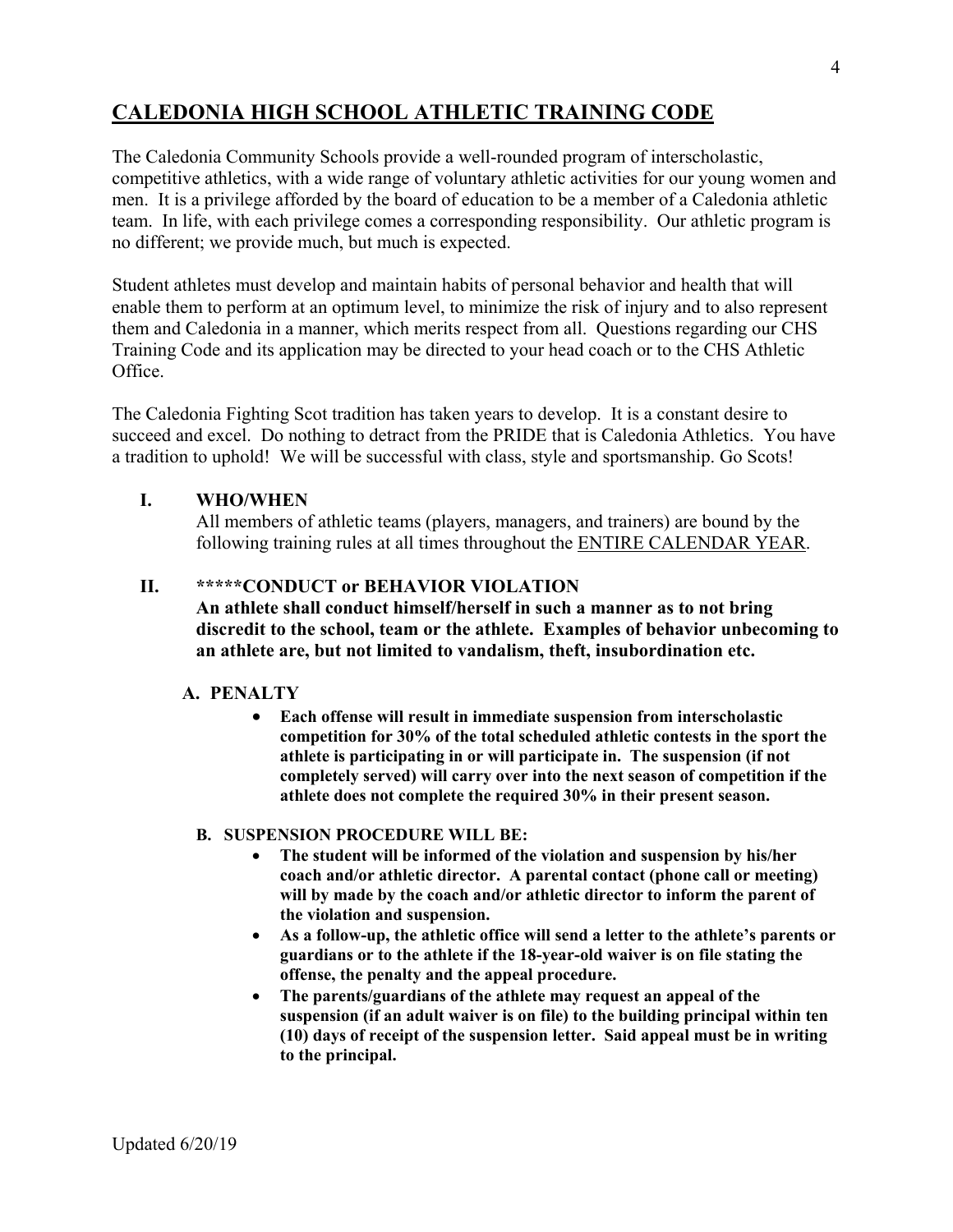#### **III. TOBACCO USE/POSSESSION VIOLATION**

Athletic training rules forbid the use or possession of tobacco (in any form) **including electronic forms of tobacco,** by any athlete who represents Caledonia High School.

#### A. PENALTY

- First offense will result in immediate suspension from interscholastic competition for 30% of the total scheduled athletic contests in the sport the athlete is participating in or will participate in. The suspension (if not completely served) will carry over into the next season of competition if the athlete does not complete the required 30% in their present season.
- Second offense will result in suspension from all athletics for a period of twelve (12) months from the date of suspension.
- Third offense will result in permanent suspension of the athlete from participation in athletics for his/her high school years.

#### B. SUSPENSION PROCEDURE WILL BE:

- The student will be informed of the violation and suspension by his/her coach and/or athletic director. A parental contact (phone call or meeting) will by made by the coach and/or athletic director to inform the parent of the violation and suspension.
- As a follow-up, the athletic office will send a letter to the athlete's parents or guardians or to the athlete if the 18-year-old waiver is on file stating the offense, the penalty and the appeal procedure.
- An appeal of the suspension may be requested by the parents/guardians of the athlete (if an adult waiver is on file) to the building principal within ten (10) days of receipt of the suspension letter. Said appeal must be in writing to the principal.

# **IV. CONTROLLED SUBSTANCE or ALCOHOL POSSESSION/USE VIOLATION**

Athletic training rules forbid the possession, use or abuse of any drugs, anabolic steroids, look alike drugs, narcotics or alcohol in any form by any athlete who represents Caledonia High School.

#### A. PENALTY

- First offense will result in immediate suspension from interscholastic competition for 50% of the total scheduled athletic contests in the sport the athlete is participating in or will participate in. The suspension (if not completely served) will carry over into the next season of competition if the athlete does not complete the required 50% in their present season.
- Second offense will result in immediate suspension from all interscholastic competition for a period of twelve (12) months from the date of the suspension.
- Third offense will result in permanent suspension of the athlete from participation in athletics for his/her high school years.

#### B. SUSPENSION PROCEDURE WILL BE:

• Per IIIB above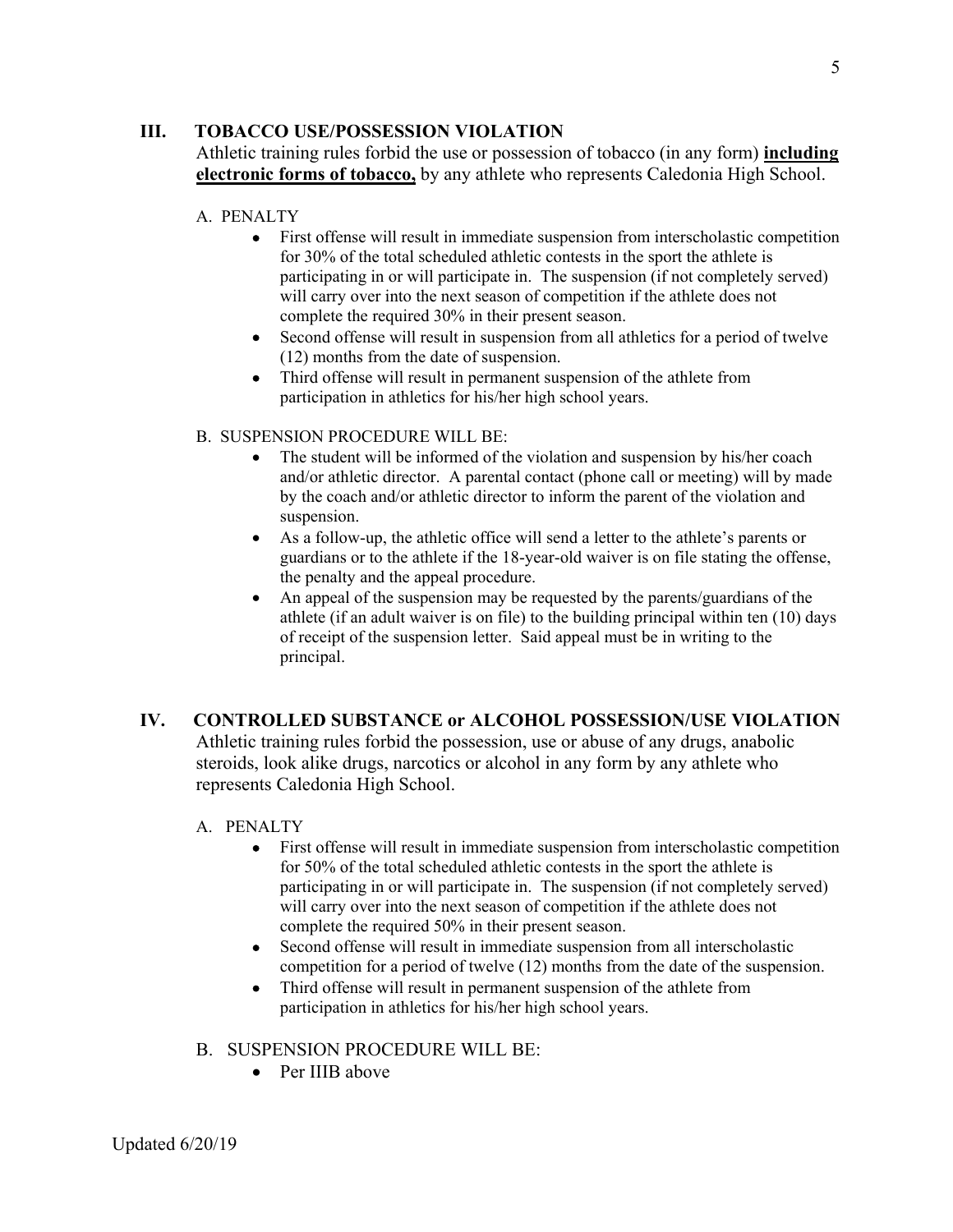The following is a list of banned drugs classes with examples of substance based on bylaw 31.2.3 of the National Collegiate Athletic Association as well as the Caledonia School District.

| A. Stimulants:      |                               |
|---------------------|-------------------------------|
| amiphenazole        | Methylenedioxymethamphetamine |
| amphetamine         | (MSMA, ecstasy)               |
| bemigride           | methylphenidate               |
| benzphetamine       | nikethamide                   |
| bromantan           | pemoline                      |
| caffeine (guarana)  | pentetrazol                   |
| chlorphentermine    | phendimetrazine               |
| cocaine             | phenmetrazine                 |
| cropropamide        | phentermine                   |
| crothetamide        | phenylpropanolamine (ppa)     |
| diethylpropion      | picrotoxine                   |
| dimethylamphetamine | piprodol                      |
| doxapram            | prolintane                    |
| ephedrine (ephedra, | strychnine                    |
| ma huang)           | synephrine (citrus aurantium, |
| ethamivan           | zhi shi, bitter orange)       |
| ethylamphetamine    | and related compounds         |
| fencamfamine        |                               |
| meclofenoxate       |                               |
| methamphetamine     |                               |

#### **B. Anabolic Agents:**

| anabolic Steroids               | methyltestosterone         |
|---------------------------------|----------------------------|
| androstenediol                  | nandrolone                 |
| androstenedione                 | norandrostenediol          |
| boldenone                       | norandrostenedione         |
| clostebol                       | norethandrolone            |
| dehydrochlormethyl-testosterone | oxandrolone                |
| dehydroepiandro-sterone(DHEA)   | oxymesterone               |
| dihydrotestosterone (DHT)       | oxymetholone               |
| dromostanolone                  | stanozolol                 |
| epitrenbolone                   | testosterone               |
| fluoxymesterone                 | tetrahydrogestrinone (THG) |
| gestrinone                      | trenbolone                 |
| mesterolone                     | and related compounds      |
|                                 |                            |

other anabolic agents methandienone methenolone clenbuterol

#### **C. Substances Banned for Specific Sports**

| Rifle:     |                       |
|------------|-----------------------|
| alcohol    | pindolol              |
| atenolol   | propranoloi           |
| metoprolol | timolol               |
| nadolol    | and related compounds |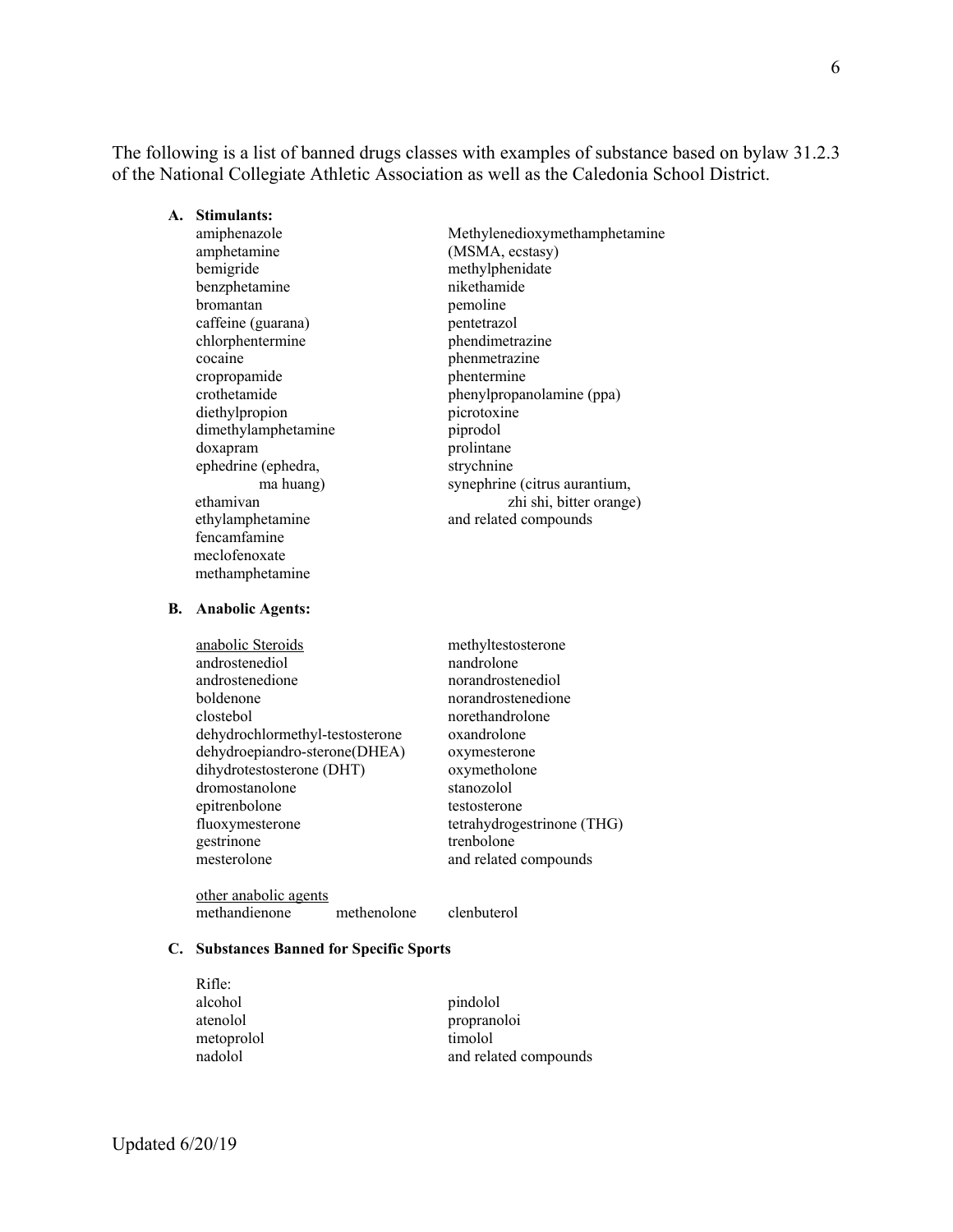#### **D. Diuretics:**

**E. Street Drugs:** 

| acetazolamide        | hydrochlorothiazide        |
|----------------------|----------------------------|
| bendroflumethiazide  | hydroflumethiazide         |
| benzhiazide          | methyclothiazide           |
| bumetanide           | metolazone                 |
| chlorothiazide       | polythiazide               |
| chlorthalidone       | quinethazone               |
| ethacrynic acid      | spironolactone (canrenone) |
| flumenthiazide       | triamterence               |
| furosemide           | trichlormethiazide         |
|                      | and related compounds      |
| <b>Street Drugs:</b> |                            |

| heroin    | tetrahydrocannabinol |
|-----------|----------------------|
| marijuana | (THC)                |

#### **F. Peptide Hormones and Analogues:**

corticotrophine (ACTH) human chorionic gonadotrophin (HCG) luteinizing hormone (LH) growth hormone (HGH, somatotrophin) insulin like growth hormone (IGF-1)

#### **All the respective releasing fractors of the above-mentioned substances also are banned**

 erythropoitin (EPO) sermoreline darbepoetin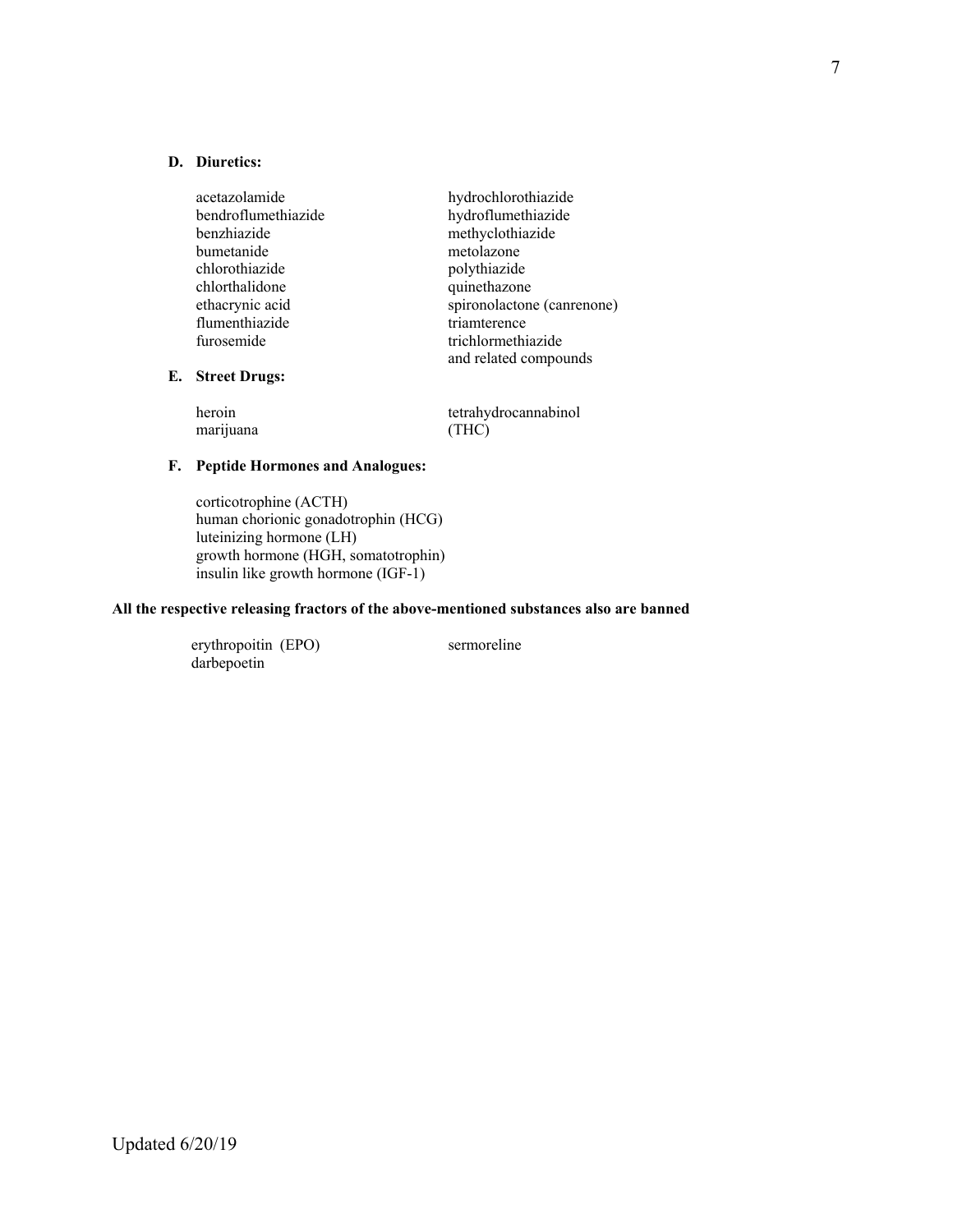# **WARNING! USE:**

A person who knowingly uses an androgenic anabolic steroid in violation of section 17766a of the public health code, Act No. 368 of the Public Acts of 1978, being section 17766a of the Michigan Complied Laws is guilty of a misdemeanor, punishable by imprisonment for not more than ninety (90) days, or a fine of not more than \$100.00, or both.

# **POSSESSION:**

A person who knowingly possess an androgenic anabolic steroid in violation of section 17766a of Act No. 368 of the Public Acts of 1978 is guilty of a misdemeanor punishable by imprisonment for not more than ninety (90) days, or a fine of not more that \$100.00, or both. A second or subsequent violation is a felony, punishable by imprisonment for not more than four (4) years, or a fine of not more than \$2000.00, or both.

# **DELIVERY:**

A person who knowingly delivers or knowingly possess with intent to deliver an androgenic anabolic steroid or counterfeit androgenic anabolic steroid to another person is a violation of section 17766a of Act No. 368 of the Public Acts of 1978 is guilty of a felony, punishable by imprisonment for not more than seven (7) years, or a fine of not more than \$5000.00, or both.

# **POSSIBLE SIDE EFFECTS OF STEROID USE:**

| Acne                     | <b>High Blood Pressure</b> |
|--------------------------|----------------------------|
| Addiction                | Impotence                  |
| Atrophy of the Testicles | Kidney Damage              |
| Cardiovascular Disease   | Psychosis                  |
| <b>Enlarged Breasts</b>  | Sterility                  |
| Hair Loss                | Stroke                     |
| <b>Heart Attack</b>      | <b>Stunted Bone Growth</b> |
| High Blood Cholesterol   | Withdrawal                 |

# **TRANSMITTED DISEASES AND INFECTIONS:**

The shared use of hypodermic needles can result in the transmission of serious communicable diseases and infections including AIDS and Hepatitis B.

An athletic services provider shall conspicuously place this notice in the following locations:

- (a) If the facility is an educational athletic facility, in each locker-room of that facility.
- (b) If the facility is a recreational athletic facility, near each entrance and in each locker-room of that facility.

Act 31 of 1990 Section 333.2630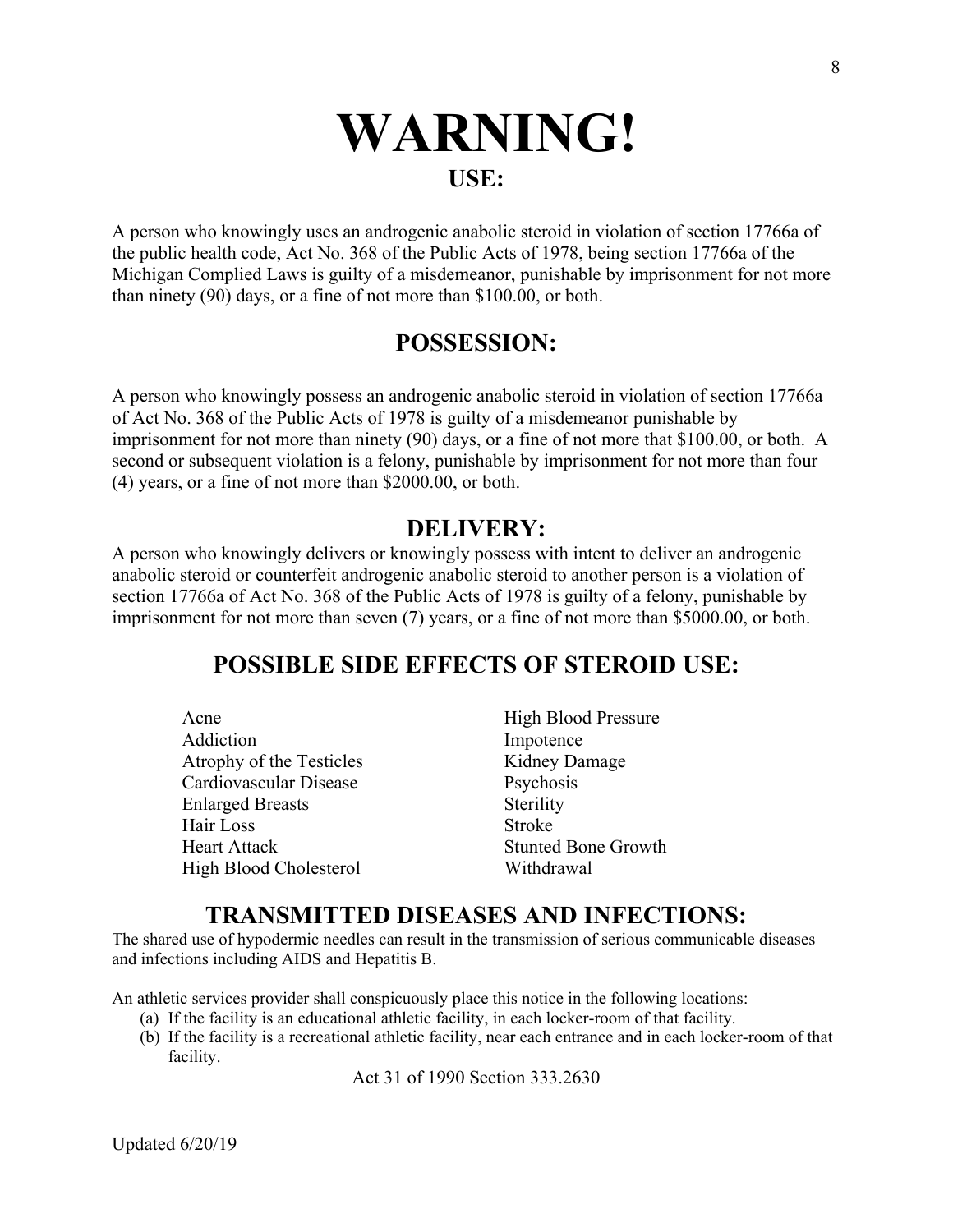# **PLAYER ELIGIBILITY (MHSAA and OK Conference)**:

Players in all sports must meet all MHSAA and Caledonia High School requirements. All rules regulating eligibility as set forth by MHSAA and Caledonia High School will be enforced (refer to specific eligibility policy).

# *Player Eligibility – MHSAA:*

- Age: Students must not turn nineteen (19) years of age prior to September 1<sup>st</sup>.
- **Amateurism**: Students cannot receive money or other valuable consideration for participation in MHSAA sports or officiating in interscholastic athletic contests (unless registered with the MHSAA Legacy program for officials) or have signed a professional athletic contract.
- **Awards**: Students may accept a symbolic award that does not have a value over \$25.00.
- **Enrollment**: Students must be enrolled no later than the fourth (4<sup>th</sup>) Friday after Labor Day or the fourth  $(4<sup>th</sup>)$  Friday of February. Students cannot be enrolled in high school for more that eight (8) semesters. The seventh ( $7<sup>th</sup>$ ) and eighth ( $8<sup>th</sup>$ ) semesters must be consecutive.
- **Academic Requirements**: Per Caledonia High School policy for maintaining academic eligibility.
- **Physical Exam**: Yearly physical exam must be on file in the athletic office dated after April  $15<sup>th</sup>$  of the previous school year to be valid for the entire succeeding school year.
- **Limited Team Membership**: Once the practice season begins, students must end all outside competition on non-school teams. Exceptions are Ice Hockey and all individual sports, where the student may be allowed two (2) outside competitions in addition to the regular school schedule.

Some sports require a minimum of practice days before participation in that sport. Coaches are aware of these restrictions. Only one practice per day will count.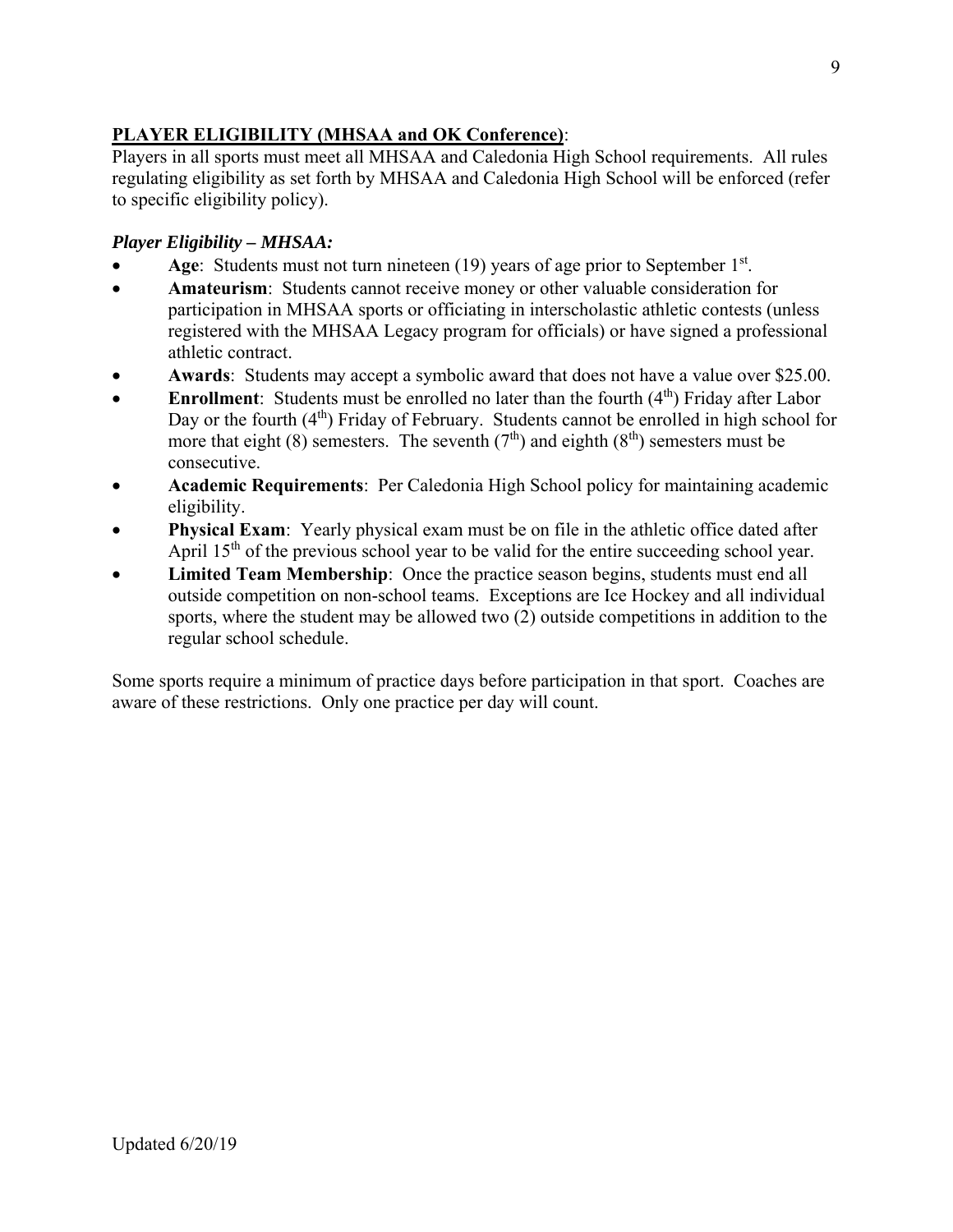# **TRAVEL-TRANSPORTATION**

Transportation is available on district school buses and vans. One way transportation can be requested by the Head Coach and approved by the Athletic Director. Exceptions to this policy would be lack of busses due to budget constraints, bus availability, or limited number of athletes being transported. The coach or other responsible adults may drive a school-owned van. A schedule of departure times is to be worked out with the athletic office before the start of the season. It is the head coach's responsibility to check these times. If private vehicles must be used the parental permission slips must be obtained.

Transportation to athletic competition that exceeds 60 miles one way must be provided by parents or school vans. (Vans are limited to two school vans per team when available)

Weekend transportation to all day athletic events will be one way only to event site. Exceptions would be for spring sports due to weather related safety.

# **Trip Conduct:**

Representatives of Caledonia High School are expected to look and act like ladies and gentlemen. This is especially important when they are on the road. Discipline in this area is manifested in the following manner:

- 1. Everyone should be on the bus/van, ready to leave, at the set time of departure.
- 2. Everyone should be properly dressed and remain so throughout the trip.
- 3. Coaches must outline what is expected of players and managers and not accept anything less.
- 4. Coaches are responsible for the control of students on buses/vans and the clean up of said vehicles at the end of trip.

Athletes riding the bus will return home on the bus unless the coach allows them to ride home with his/her parents.

Athletes may be given permission to ride home with another parent when one-way busing is being used by supplying the coach with a special permission form given by the coach of that specific team. Under no circumstances will an athlete be allowed to leave an away contest with anyone other than the coach, supervised bus driver or designated parent.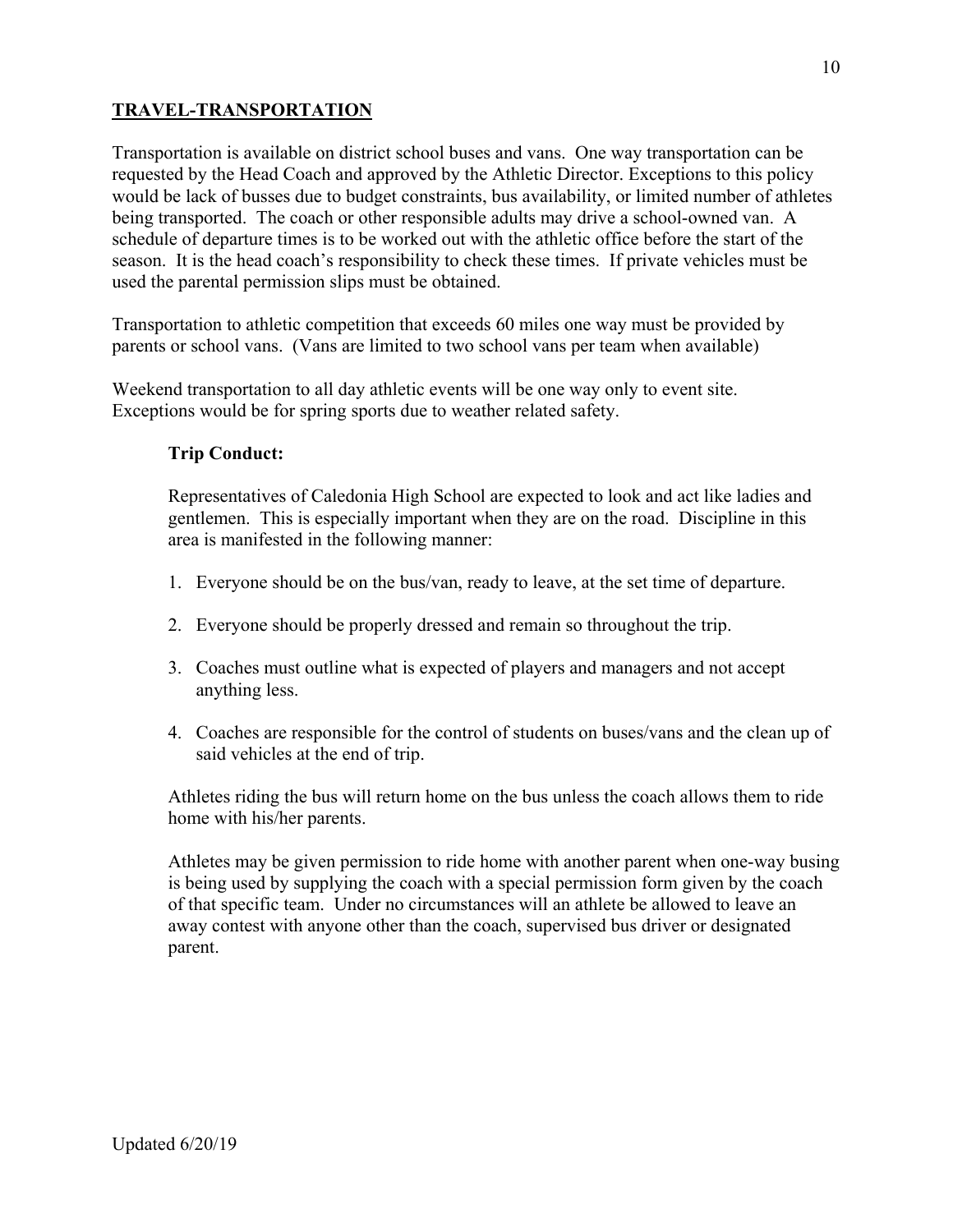# **ATTENDANCE**

Each coach will have his/her own policy regarding absences from either practice or competitions. An athlete may not participate in an athletic event or practice if he/she has been absent from school the day of the athletic event or practice. He/she must be in school **for the entire school day**. Types of allowable excused absences are – medical or dental appointments, funerals or other valid reasons that may not involve illness.

#### **\*\*\*When an athlete is "In Season" and leaves for a medical appointment, the athlete must turn into the Attendance Office an "Excused" note from the Doctor's office for that appointment.**

The athlete or a parent should contact his/her coach any time they will be unable to attend practices, contests or team functions.

A student, who misses school on Friday, with an excused absence, may play in a Saturday contest if he/she has parental permission.

# **SNOW DAYS:**

On a declared snow day there will be NO PRACTICE for Freshman or JV Teams. Varsity will be allowed to practice, however practice will be after 1:00 p.m. after a clearance to travel has been received by the Coach through the Athletic Director and Administration.

# **SCHOOL SUSPENSIONS:**

An athlete on in-school or out-of-school suspension will not be allowed to practice or participate on the days of his/her suspension. If the suspension carries over the weekend (Thursday-Friday-Monday), the athlete will not participate in any Saturday events.

# **TRY-OUTS:**

Team try-outs will take place for a minimum of 3-4 days. After that time, team selections will take place. Any athlete that does not make a team will meet with the coaching staff for a short meeting. Athletes and Parents that have concerns or questions should contact the coach at their sport level with 48-72 hours after try-outs are completed.

In the event that a spot on a team should open after tryouts (due to player leaving the team or additional spot created) an additional tryout must be held before a new member is added. **The tryout will be advertised to the student body and open to previous participants and newly interested students.** 

# **CHANGING/QUITTING SPORTS:**

Quitting any team must be regarded as a serious matter. No athlete should quit a sport without first consulting with the coach and explaining his/her reasons. An athlete will not be permitted to participate in another sport during the same season in which he/she quit the first sport (unless he/she has the approval of the head coaches involved and the athletic director).

#### **\*\*\*VALUABLES:**

**CHS and the Athletic Office will not be responsible for the valuable items of Athletes. We strongly suggest that substantial amounts of cash and other valuable items are not brought to Athletic events either at home or away.**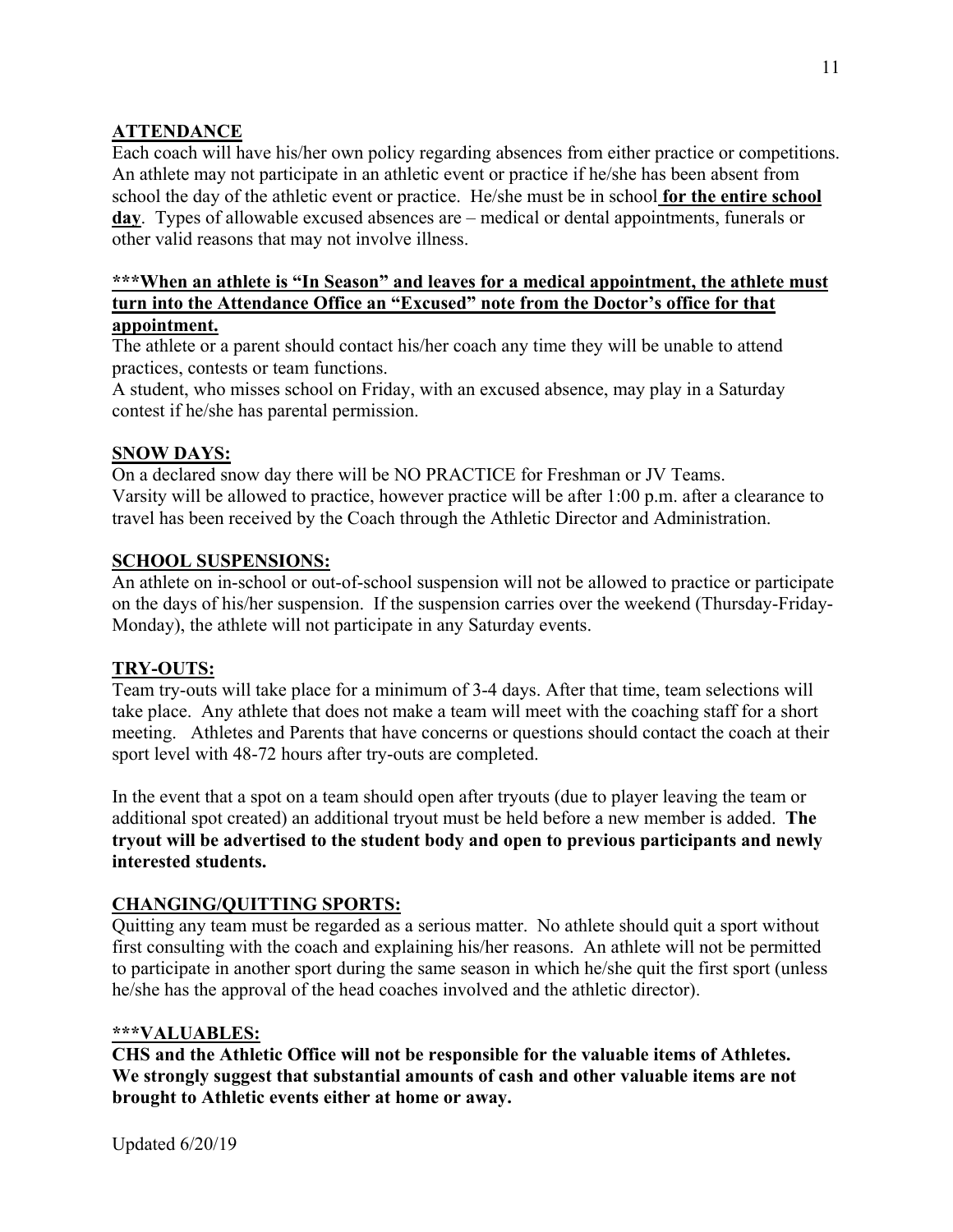# **Parent/Coach Relationship**

Both parenting and coaching are extremely difficult vocations. By establishing an understanding of each position, we are better able to accept the actions of each other and provide greater benefits to our students. As parents, when your child becomes involved in our program, you have a right to understand the expectations placed on your child. This begins with clear communication from the coach of your child's team.

# **Communication You Can Expect from the Coach**

- 1. Expectations the coach has for your student-athlete and the team.
- 2. Location and times of all practices and contests.
- 3. Team requirements; i.e.: fees, special equipment, off-season conditioning, and team/individual camps.
- 4. Procedures to follow should your student-athlete be injured during participation.
- 5. Team rules, guidelines, and requirements for earning awards.

# **Communication Coaches Can Expect From Student-Athletes**

- 1. Notification of any schedule conflicts well in advance.
- 2. Specific concerns regarding a coach's philosophy and/or expectations.
- 3. Injury or circumstances that may endanger the student-athlete when participating.

As your student-athlete becomes involved in the athletic programs at Caledonia High School, they will experience some of the most rewarding moments of their lives. It is important to understand, however, there may be times when things do not go the way you or your studentathlete wishes. At these times, discussion with the coach is encouraged.

# **Appropriate Concerns to Discuss with Coaches**

- 1. The treatment of your student-athlete, mentally and physically.
- 2. Ways to help your student-athlete improve.
- 3. Concerns about your student-athlete's behavior.

It is very difficult to accept your student-athlete not playing as much as you may hope. Coaches are professionals. They make judgments based on what they believe to be best for all students involved. As you have seen from the list above, certain things can be and should be discussed with your student-athlete's coach. Other issues, such as those listed below, must be left to the discretion of the coach.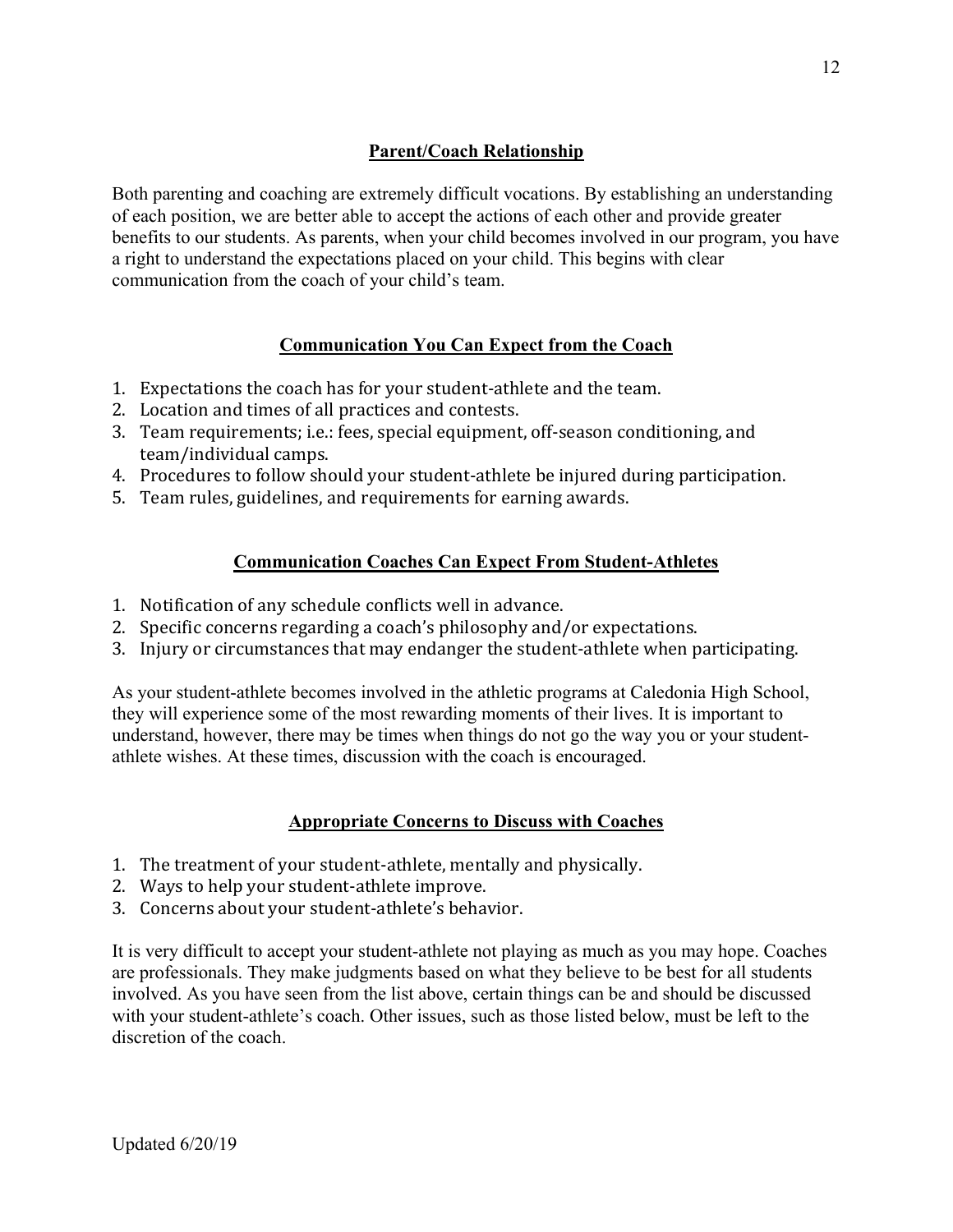# **Issues Not Appropriate to Discuss with Coaches**

- 1. Playing time.
- 2. Team strategy.
- 3. Play calling and game strategy.
- 4. Other student-athletes.

There are situations that may require a conference between the coach and parent. These are to be encouraged. However, if you have a concern, you may want to discuss the issue with your student-athlete first. You may find through this communication, an answer, resolution or understanding of the situation before contacting others. It is important that both parties involved have a clear understanding of the other's position. When a conference is necessary, the following procedure should be used to help promote a resolution of the concern.

# **Procedure to Use in Discussing Concerns with a Coach**

- 1. Call (or email) the coach to set up an appointment with yourself and your studentathlete.
- 2. If the coach cannot be reached, please call the Director of Athletics and a meeting will be set up for you.
- 3. Please give yourself time to understand you concern before approaching a coach. Attempting to confront a coach before or after a contest or practice is not acceptable. This can be an emotional time for all parties. Meetings in this setting usually do not promote resolution. We fully support the use of the 24-hour rule.

# **The Next Step**

# **What can a parent do if the meeting with the Coach did not provide a satisfactory resolution?**

- 1. If a positive resolution was not reached, please contact the Athletic Director and a meeting with you, your student-athlete, the coach, and the Athletic Director will be set up.
- 2. If a positive resolution is still not reached, a meeting with the Principal, the Athletic Director, the coach, the student-athlete and the parent will be scheduled.

Research shows us that participation in extra curricular activities in high school gives the student a greater chance of success during adulthood. A recent survey of America's CEOs revealed that over 40% of these individuals participated in extra curricular activities while in high school. We are confident that the athletic department at Caledonia High School will aide in the preparation of those students who choose to participate in our programs. We are also hopeful that the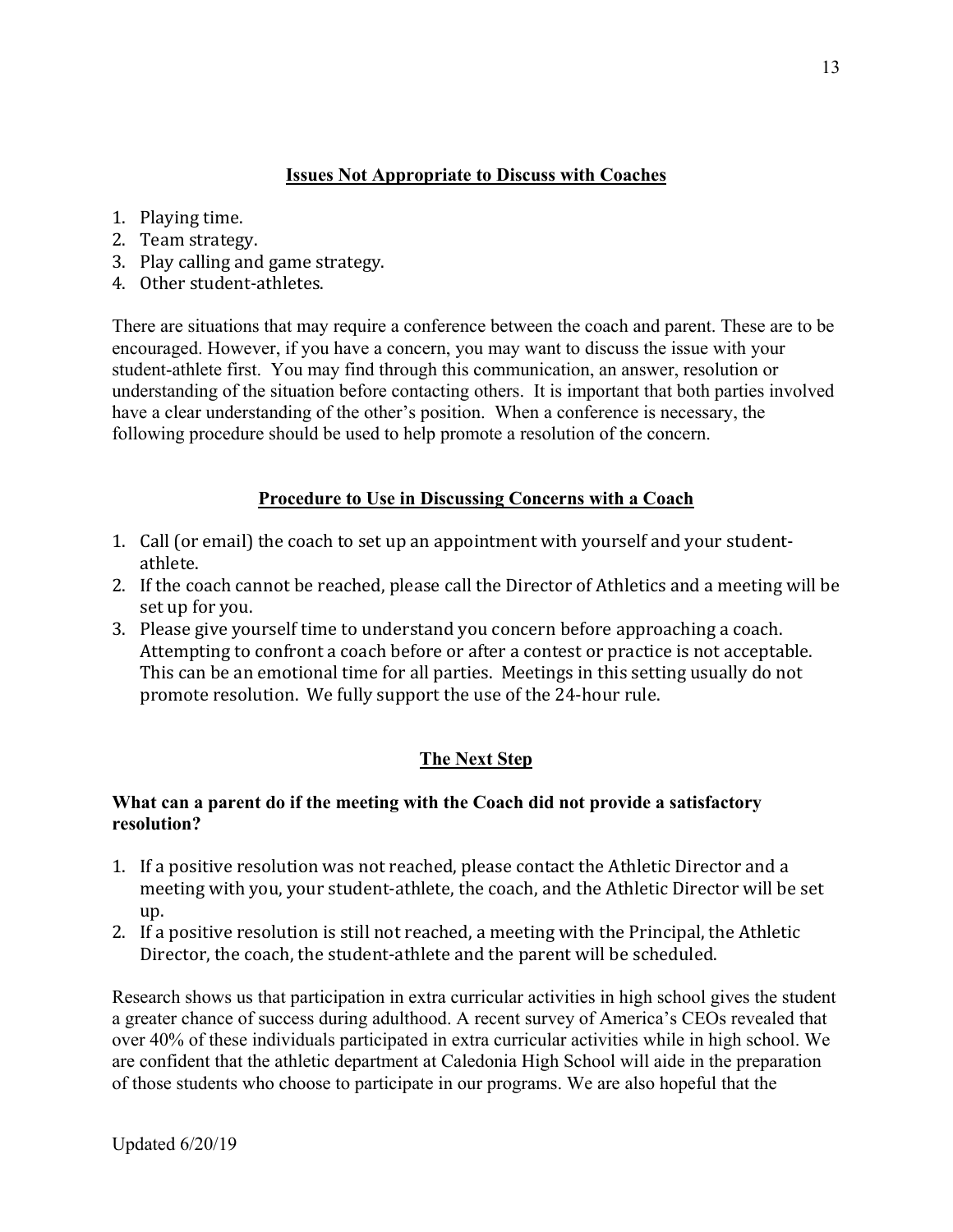information provided in this handbook will enhance both student and parent participation in our athletic program.

# **NCAA RECRUITING FACTS**

#### **Division I**

Division I schools, on average, enroll the most students, manage the largest athletics budgets, offer a wide array of academic programs and provide the most athletics scholarships. **Participation**  173,500 student-athletes 346 colleges and universities **Athletics Scholarships**  53 percent of all student-athletes receive some level of athletics aid **Academics**  2012 Graduation Success Rate: 81 percent **Other Stats**  Average Enrollment: 12,900 Average Number of Sports: 18 Average Percentage of Student Body Participating in Sports: 6 percent Division I National Championships: 26 (1 out of every 8.5 student-athletes participates)

#### **Division II**

Division II provides growth opportunities through academic achievement, high-level athletic competition and community engagement. Many participants are firstgeneration college students. **Participation**  109,100 student-athletes 300 colleges and universities **Athletics Scholarships** 56 percent of all student-athletes receive some level of athletics aid **Academics**  2012 Academic Success Rate: 71 percent **Other Stats**  Average Enrollment: 4,200 Average Number of Sports: 15 Average Percentage of Student Body Participating in Sports: 14 percent Division II National Championships: 25 (1 out of every 7 student-athletes participates)

#### **Division III**

The Division III experience provides an integrated environment that focuses on academic success while offering competitive athletics and meaningful non-athletics opportunities. **Participation**  183,500 student-athletes 450 colleges and universities **Financial Aid**  75 percent of all student-athletes receive some form of academic grant or need-based scholarship; institutional gift aid totals \$13,500 on average. **Academics**  2012 Academic Success Rate: 87 percent **Other Stats**  Average Enrollment: 2,600 Average Number of Sports: 18 Average Percentage of Student Body Participating in Sports: 21 percent Division III National Championships: 28 (1 out of every 10 student-athletes participates)

# **Does the NCAA award athletics scholarships?**

Individual schools award athletics scholarships. Divisions I and II schools provide \$2.7 billion in athletics scholarships annually to more than 150,000 student-athletes. Division III schools, with more than 180,000 student-athletes, do not offer athletically related financial aid, but many student-athletes receive some form of academic grant or need-based scholarship.

#### **Do many high school athletes earn athletics scholarships?**

No, very few. In fact, about 2 percent of high school athletes are awarded some form of athletics scholarship to compete in college.

#### **Do NCAA student-athletes have difficulty meeting graduation requirements with the time demands of their sport?**

While competing in college does require strong time-management skills and some thoughtful planning with academic advisors, on average NCAA student-athletes graduate at a higher rate than the general student body.

#### **Do many NCAA student-athletes go on to play professionally?**

Fewer than 2 percent of NCAA student-athletes go on to be professional athletes. In reality, most student-athletes depend on academics to prepare them for life after college. Education is important. There are more than 460,000 NCAA student-athletes, and most of them will go pro in something other than sports.

# **ESTIMATED PROBABILITY OF COMPETING IN NCAA ATHLETICS BEYOND HIGH SCHOOL**

| <b>Student-Athletes</b>                     | College spoats spierts tuden keitbalte Basketbaltitie Edotbaltn, cBaseball and Hockeyd. | Men's  | Women's |        |                                       | Men's Ice | Men's<br><b>Soccer</b> |
|---------------------------------------------|-----------------------------------------------------------------------------------------|--------|---------|--------|---------------------------------------|-----------|------------------------|
| High School Student-Athletes                | Want to play NCAA sports?                                                               |        |         |        | Visit www.iNCAA.org/playcollegesports | 35,200    | 411,000                |
| NCAA Student Athlete 8/20/19                | 460.000                                                                                 | 18,000 | 16.200  | 70.100 | 32.500                                | 4.000     | 23,400                 |
| Percentage Moving from High School to NCAA  | 6%                                                                                      | $3\%$  | 4%      | 6%     | $7\%$ :                               | 11%       | $6\%$                  |
| Percentage Moving from NCAA to Professional | $2\%$ .                                                                                 | $1\%$  | $1\%$ : | $2\%$  | 9%                                    | $1\%$     | 2%                     |